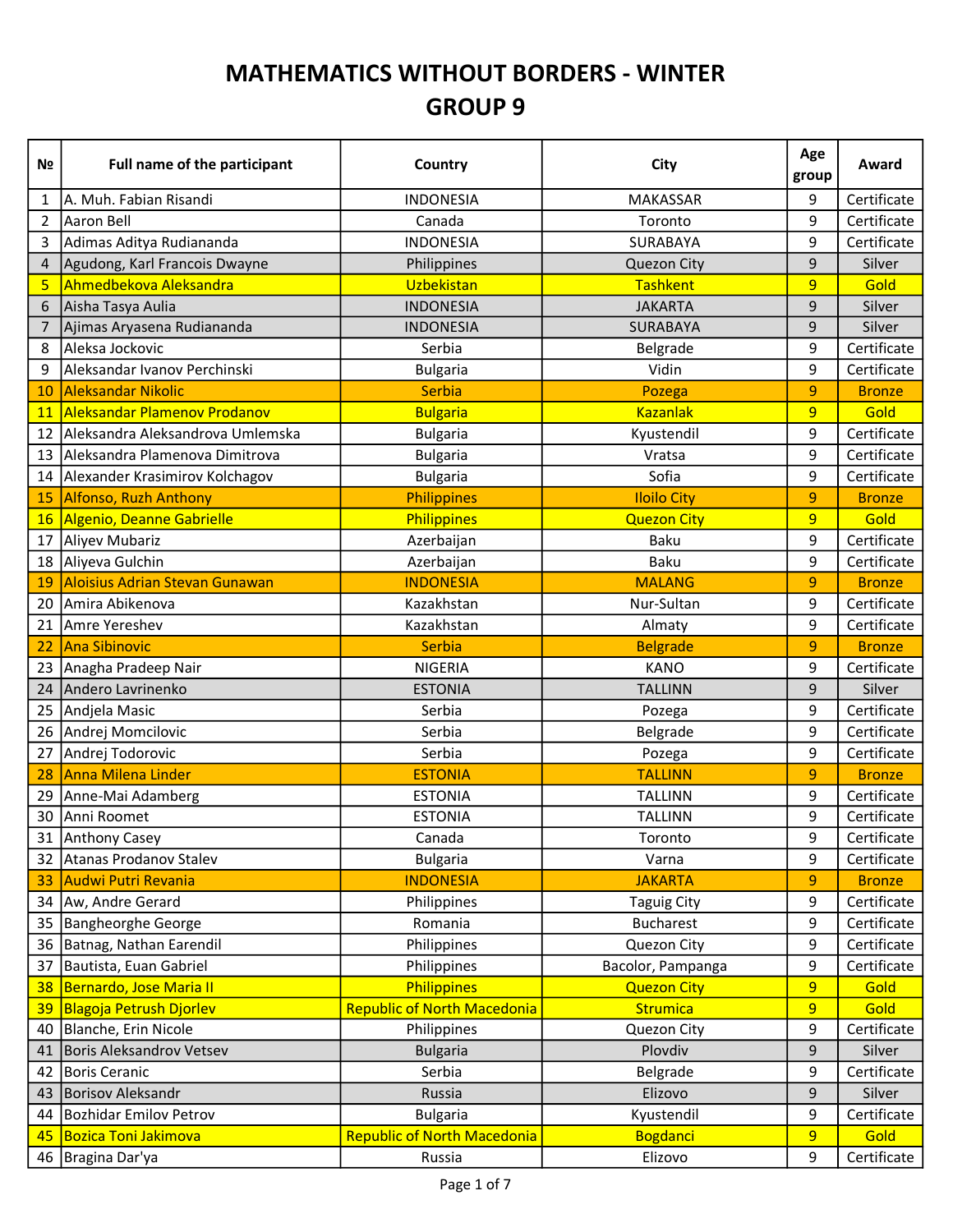| 47 | Bruno Filipozzi                | <b>ESTONIA</b>                     | <b>TALLINN</b>                | 9 | Certificate   |
|----|--------------------------------|------------------------------------|-------------------------------|---|---------------|
| 48 | Bulqis Sastra Vivaldi          | <b>INDONESIA</b>                   | SEMARANG                      | 9 | Certificate   |
| 49 | Calacday, Bryce Enzo           | Philippines                        | Makati City                   | 9 | Certificate   |
| 50 | CALUBAYAN, PHYLLINE CRISTEL    | Philippines                        | San Fernando City, La Union   | 9 | Silver        |
| 51 | <b>Camara Sergiu</b>           | Romania                            | <b>Bucharest</b>              | 9 | <b>Bronze</b> |
| 52 | CARAMBAS, GABRIEL CHEO         | Philippines                        | Quezon City                   | 9 | Certificate   |
| 53 | Castolo, Christadawn Paola     | Philippines                        | Quezon City                   | 9 | Certificate   |
| 54 | Castolo, Elohgracie            | Philippines                        | Quezon City                   | 9 | Certificate   |
| 55 | Chan Yong Jyun                 | <b>TAIWAN</b>                      | Taipei                        | 9 | Silver        |
| 56 | Chen Po Yu                     | <b>TAIWAN</b>                      | Taipei                        | 9 | Certificate   |
| 57 | Chen Yueh Tzu                  | <b>TAIWAN</b>                      | <b>Taipei</b>                 | 9 | Gold          |
| 58 | Chen Ying Yi                   | <b>TAIWAN</b>                      | Taichung                      | 9 | Certificate   |
| 59 | Chen Yu Liao                   | <b>TAIWAN</b>                      | New Taipei City               | 9 | Certificate   |
| 60 | Chiara Amanda Santoso          | <b>INDONESIA</b>                   | <b>JAKARTA</b>                | 9 | Certificate   |
| 61 | Chu, Zenmarie Danielle         | Philippines                        | <b>Biñan City</b>             | 9 | Certificate   |
| 62 | Cira Luvena Nourafa            | <b>INDONESIA</b>                   | <b>BEKASI</b>                 | 9 | Certificate   |
| 63 | <b>Claire Tiffanie Chang</b>   | <b>INDONESIA</b>                   | <b>SURABAYA</b>               | 9 | <b>Bronze</b> |
| 64 | Clarisa Rahmawati Mutia        | <b>INDONESIA</b>                   | <b>BLITAR</b>                 | 9 | Certificate   |
| 65 | <b>Cliff Sia</b>               | <b>INDONESIA</b>                   | <b>SURABAYA</b>               | 9 | <b>Bronze</b> |
| 66 | Co, Arthur Caleb               | Philippines                        | Clark Freeport Zone, Pampanga | 9 | Certificate   |
| 67 | Daniela Vračar                 | Serbia                             | Belgrade                      | 9 | Certificate   |
| 68 | Dara Antonova Slavova          | <b>Bulgaria</b>                    | Silistra                      | 9 | Certificate   |
| 69 | <b>Darius Kosk</b>             | <b>ESTONIA</b>                     | <b>TALLINN</b>                | 9 | <b>Bronze</b> |
| 70 | <b>Daut Nurlanov</b>           | <b>Kazakhstan</b>                  | Aktobe                        | 9 | <b>Bronze</b> |
| 71 | David Colaco                   | Canada                             | Toronto                       | 9 | Certificate   |
| 72 | Demeter Vlad                   | Romania                            | <b>Bucharest</b>              | 9 | Certificate   |
| 73 | Demirzhan Shorman              | Kazakhstan                         | Aktau                         | 9 | Certificate   |
| 74 | Denica Marianova Yordanova     | <b>Bulgaria</b>                    | Vratsa                        | 9 | Certificate   |
| 75 | Denitza Metodieva Kuncheva     | <b>Bulgaria</b>                    | Sofia                         | 9 | Certificate   |
| 76 | Dequito, Noel Stephen          | Philippines                        | Calamba City                  | 9 | Silver        |
| 77 | Dhruv Sharma                   | <b>NIGERIA</b>                     | <b>KANO</b>                   | 9 | Certificate   |
| 78 | Dimana Miroslavova Pramatarova | <b>Bulgaria</b>                    | Plovdiv                       | 9 | Gold          |
| 79 | Dimitar Doncho Djorlev         | <b>Republic of North Macedonia</b> | <b>Strumica</b>               | 9 | Gold          |
| 80 | Dimitrije Micovic              | Serbia                             | Belgrade                      | 9 | Certificate   |
| 81 | Dimtris Garofil                | Romania                            | <b>Bucharest</b>              | 9 | Certificate   |
| 82 | Diyar Batyrkhan                | Kazakhstan                         | Shymkent                      | 9 | Certificate   |
| 83 | Djordje Vasic                  | Serbia                             | Belgrade                      | 9 | Certificate   |
| 84 | Dolar, David Matthew           | Philippines                        | <b>Iloilo City</b>            | 9 | Silver        |
| 85 | Doriana Vladislavova Petkova   | <b>Bulgaria</b>                    | <b>Burgas</b>                 | 9 | Certificate   |
| 86 | Dorijan Donaj Magasic          | Slovenia                           | Maribor                       | 9 | Certificate   |
| 87 | Dumale, Marco Eraño            | Philippines                        | <b>Biñan City</b>             | 9 | Certificate   |
| 88 | Dylan Maurice Haryono          | <b>INDONESIA</b>                   | SURABAYA                      | 9 | Certificate   |
| 89 | Elena Biserova Spiridonova     | <b>Bulgaria</b>                    | Kyustendil                    | 9 | Certificate   |
| 90 | Emil Emilov Sandev             | <b>Bulgaria</b>                    | Blagoevgrad                   | 9 | Certificate   |
| 91 | Encarnacion, Arielle Victoria  | Philippines                        | <b>Batangas City</b>          | 9 | Certificate   |
| 92 | <b>Enislav Enchev Enchev</b>   | <b>Bulgaria</b>                    | <b>Dobrich</b>                | 9 | <b>Bronze</b> |
| 93 | Erik Cervek Roskaric           | Slovenia                           | Maribor                       | 9 | Silver        |
| 94 | Erik Lill                      | <b>ESTONIA</b>                     | <b>TALLINN</b>                | 9 | Certificate   |
| 95 | Eva Slavolyubova Mihaylova     | <b>Bulgaria</b>                    | Sofia                         | 9 | Certificate   |
| 96 | Eva Vasileva Banova            | <b>Bulgaria</b>                    | Sofia                         | 9 | Certificate   |
| 97 | Evand Khan                     | <b>INDONESIA</b>                   | <b>MALANG</b>                 | 9 | Certificate   |
| 98 | Fadhilah Pratiwi               | <b>INDONESIA</b>                   | MAKASSAR                      | 9 | Certificate   |
| 99 | Fahrana Zarifa Walljismi       | <b>INDONESIA</b>                   | <b>JAKARTA</b>                | 9 | Certificate   |
|    |                                |                                    |                               |   |               |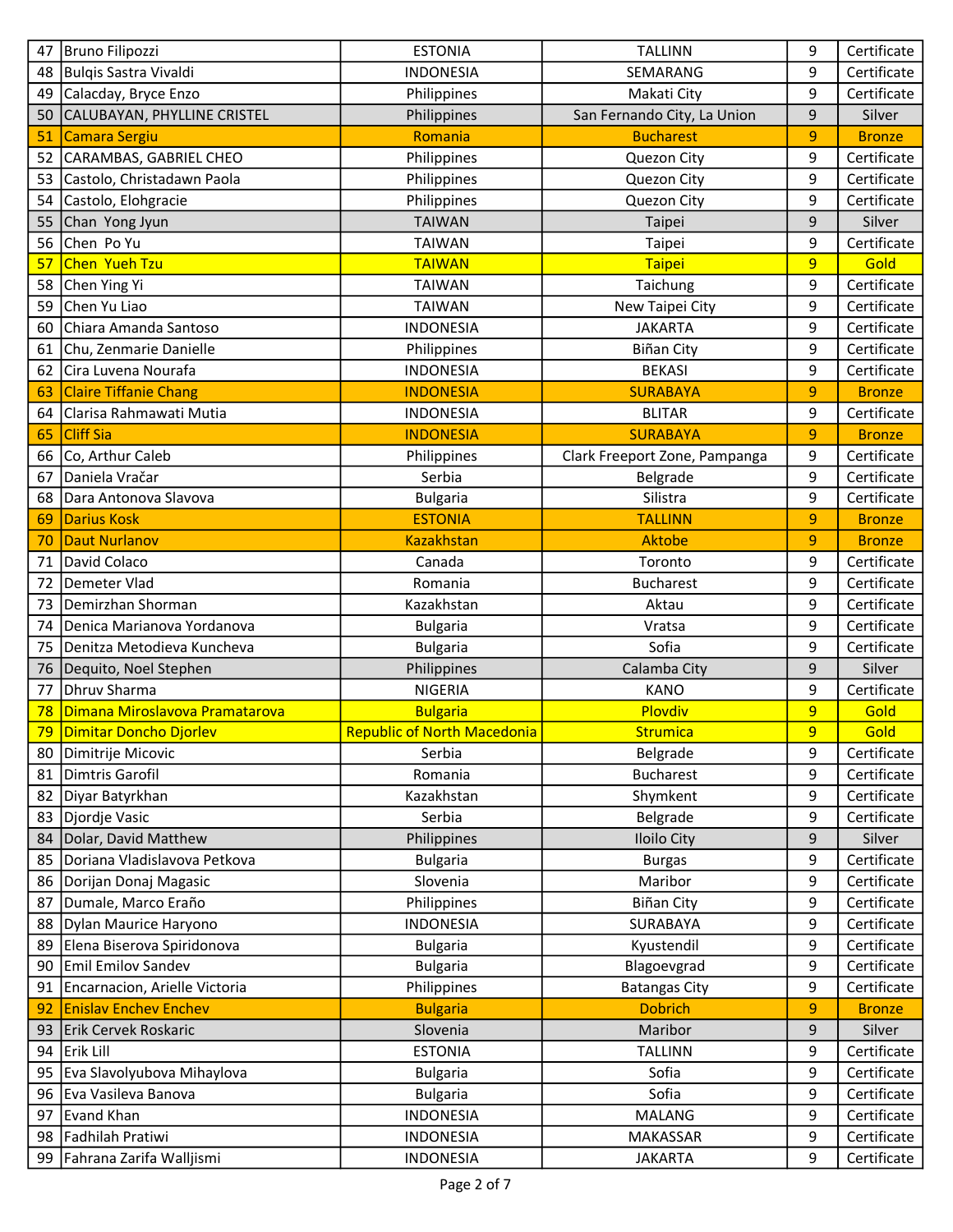| 100 Febrian Dicky Kurniawan Sandy                 | <b>INDONESIA</b>            | SAMARINDA                     | 9      | Silver                  |
|---------------------------------------------------|-----------------------------|-------------------------------|--------|-------------------------|
| 101 Filip Ventsislavov Kirov                      | <b>Bulgaria</b>             | <b>Vratsa</b>                 | 9      | <b>Bronze</b>           |
| 102 Gabriel Marinov Stoykov                       | <b>Bulgaria</b>             | Sliven                        | 9      | Certificate             |
| 103 Gading Surya Permana                          | <b>INDONESIA</b>            | <b>BOGOR</b>                  | 9      | <b>Bronze</b>           |
| 104 Garcia, Lorenzo                               | Philippines                 | <b>Iloilo City</b>            | 9      | <b>Bronze</b>           |
| 105 Gaw, Caitlin Danielle                         | Philippines                 | <b>Taguig City</b>            | 9      | Certificate             |
| 106 Gendrano, Christian                           | <b>Philippines</b>          | <b>Muntinlupa City</b>        | 9      | <b>Bronze</b>           |
| 107 Georgi Mitkov Stratiev                        | <b>Bulgaria</b>             | Kazanlak                      | 9      | Certificate             |
| 108 Georgi Dimitrov Gospodinov                    | <b>Bulgaria</b>             | Vratsa                        | 9      | Silver                  |
| 109 Georgi Tsvetelinov Ignatov                    | <b>Bulgaria</b>             | <b>Vratsa</b>                 | 9      | <b>Bronze</b>           |
| 110 Gergana Svetlinova Dimitrova                  | <b>Bulgaria</b>             | Varna                         | 9      | Certificate             |
| 111 Go, Jasper Emmanuel                           | Philippines                 | Clark Freeport Zone, Pampanga | 9      | Certificate             |
| 112 Golubev Yaroslav                              | <b>Russia</b>               | Elizovo                       | 9      | <b>Bronze</b>           |
| 113 Gomez, Chelsea Lianne                         | <b>Philippines</b>          | <b>Manila</b>                 | 9      | <b>Bronze</b>           |
| 114 Hsieh Ruei Yuan                               | <b>TAIWAN</b>               | <b>Taipei</b>                 | 9      | Gold                    |
| 115 Huang Yu Ruei                                 | <b>TAIWAN</b>               | Taichung                      | 9      | Certificate             |
| 116 Huseynzade Gulara                             | Azerbaijan                  | <b>Baku</b>                   | 9      | Certificate             |
| 117 Ilia Iliyanov Yordanov                        | <b>Bulgaria</b>             | Veliko Tarnovo                | 9      | Certificate             |
| 118 Ilia Konstantinov Vassilev                    | <b>Bulgaria</b>             | Sofia                         | 9      | Silver                  |
| 119 Ilija Goran Bonevski                          | Republic of North Macedonia | Strumica                      | 9      | Silver                  |
| 120 Isayev Oguz                                   | Azerbaijan                  | <b>Baku</b>                   | 9      | Certificate             |
| 121 Iva Ichevska                                  | <b>Bulgaria</b>             | Plovdiv                       | 9      | <b>Bronze</b>           |
| 122 Ivan Dianov Kanev                             | <b>Bulgaria</b>             | Stara Zagora                  | 9      | Certificate             |
| 123 Ivana Musikic                                 | Serbia                      | Belgrade                      | 9      | Certificate             |
| 124 Ivayla Biserova Pavlova                       | <b>Bulgaria</b>             | Kyustendil                    | 9      | Certificate             |
| 125 Ivo Vladimirov Petrevski                      | <b>Bulgaria</b>             | Blagoevgrad                   | 9      | Certificate             |
| 126 Jabrayilov Hamza                              | Azerbaijan                  | <b>Baku</b>                   | 9      | Certificate             |
| 127 Janitsa Alexsandrova Jotina                   | <b>Bulgaria</b>             | Kyustendil                    | 9      | Certificate             |
| 128 Janko Popovic                                 | Serbia                      | Belgrade                      | 9      | Certificate             |
| 129 Janko Stokic                                  | Serbia                      | Pozega                        | 9      | Certificate             |
| 130 Jiale Pan                                     | Romania                     | <b>Bucharest</b>              | 9      | Certificate             |
| 131 Joosep Lukin                                  | <b>ESTONIA</b>              | <b>TALLINN</b>                | 9      | Certificate             |
| 132 Joshua Yi                                     | Canada                      | Toronto                       | 9      | Certificate             |
| 133 Jus Kocutar                                   | Slovenia                    | Maribor                       | 9      | Certificate             |
| 134 Kaja Rajter                                   | Slovenia                    | Maribor                       | 9      | Silver                  |
| 135 Kalin Damyanov Ognyanov                       | <b>Bulgaria</b>             | Sofia                         | 9      | Certificate             |
| 136 Kaloyan Svetoslavov Dimitrov                  | <b>Bulgaria</b>             | <b>Kyustendil</b>             | 9      | <b>Bronze</b>           |
| 137 Kanat Aruuzhan                                | Kyrgyzstan                  | Osh                           | 9      | Certificate             |
| 138 Kanevskikh Pavel                              | <b>Russia</b>               | Elizovo                       | 9      | <b>Bronze</b>           |
| 139 Karina Shilnikova                             | Kazakhstan                  | Nur-Sultan                    | 9      | Silver                  |
| 140 Katrin Asenova Petrova                        | <b>Bulgaria</b>             | Vratsa                        | 9      | Certificate             |
| 141 Ken-Erik Aus                                  | <b>ESTONIA</b>              | <b>TALLINN</b>                | 9      | <b>Bronze</b>           |
| 142 Kieran Garces                                 | Canada                      | Toronto                       | 9      | Certificate             |
| 143 Kim, MinChan                                  | Philippines                 | <b>Taguig City</b>            | 9      | Certificate             |
| 144 Kiril Petrov Grozdev                          | <b>Bulgaria</b>             | Varna                         | 9      | Certificate             |
| 145 Kolosov Aleksandr                             | Russia                      | Elizovo                       | 9      | Certificate             |
| 146 KOUDJRA AFI FAIIHA                            | NIGERIA                     | <b>ABUJA</b>                  | 9      | Certificate             |
|                                                   |                             |                               |        |                         |
| 147 Krasimir Valeriev Marinov                     | <b>Bulgaria</b>             | Kyustendil                    | 9      | Certificate             |
| 148 Kristina Ristic                               | Serbia                      | Belgrade                      | 9<br>9 | Certificate             |
| 149 Kristiyan Nikolaev Yordanov<br>150 LA VAN HOA | <b>Bulgaria</b>             | Veliko Tarnovo                |        | Certificate             |
|                                                   | <b>VIETNAM</b>              | HO CHI MINH                   | 9      | Silver<br><b>Bronze</b> |
| 151 Laciste, Ramona Miekaela                      | Philippines                 | <b>Pasig City</b>             | 9      |                         |
| 152 Lai Po Yu                                     | <b>TAIWAN</b>               | Taipei                        | 9      | Silver                  |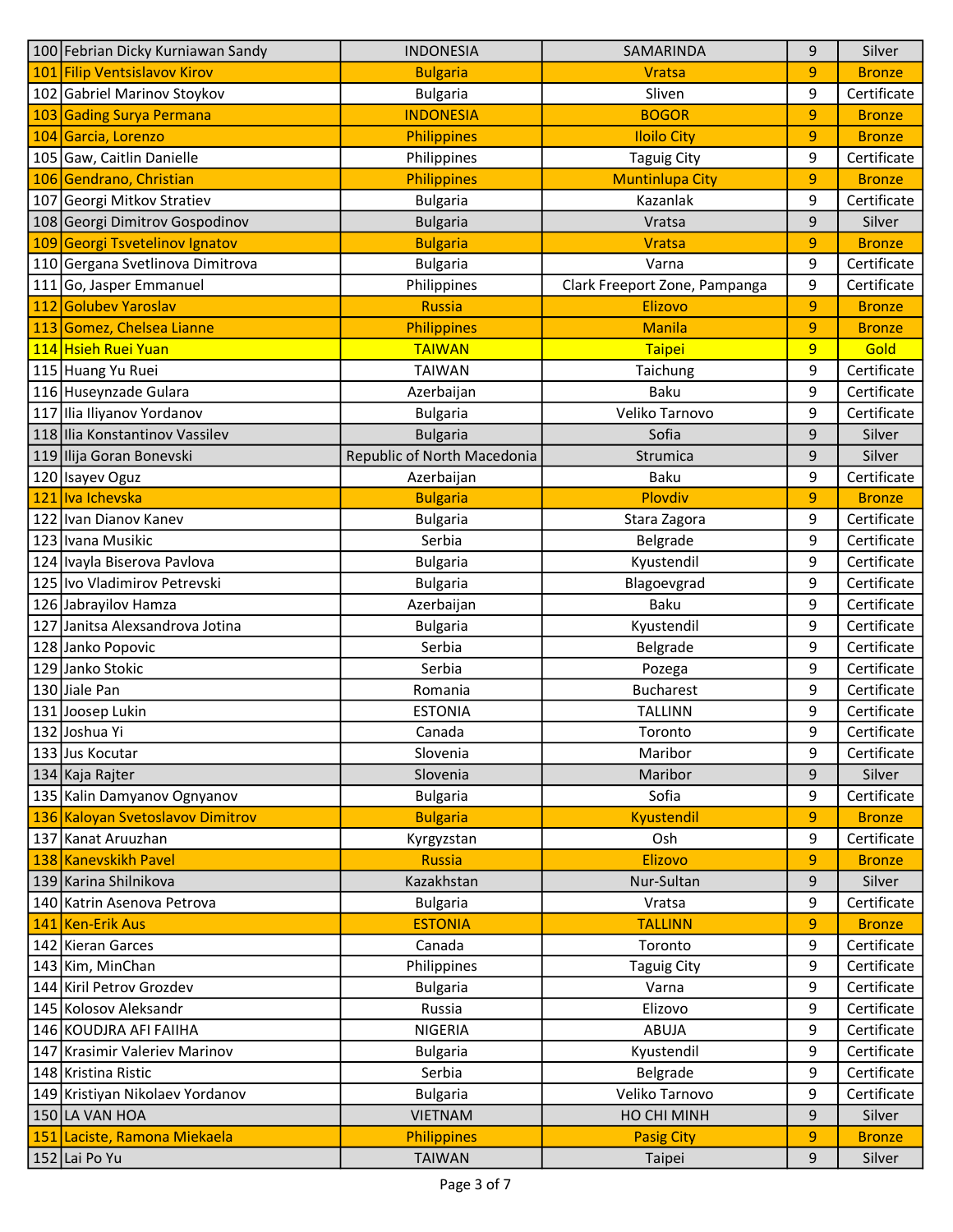| 153 Landicho, Juan Rafael         | Philippines                        | <b>Batangas City</b>          | 9              | Silver        |
|-----------------------------------|------------------------------------|-------------------------------|----------------|---------------|
| 154 Landicho, Maria Bernadette    | Philippines                        | <b>Batangas City</b>          | 9              | Certificate   |
| 155 Lauricio, Jon Alexander       | Philippines                        | Quezon City                   | 9              | Certificate   |
| 156 Leana Jete Korb               | <b>ESTONIA</b>                     | <b>TALLINN</b>                | 9              | Certificate   |
| 157 Lemeni Theodor                | Romania                            | <b>Bucharest</b>              | 9              | Certificate   |
| 158 Lennart Parasin               | <b>ESTONIA</b>                     | <b>TALLINN</b>                | 9              | Certificate   |
| 159 Levi Pesin                    | <b>Australia</b>                   | Adelaide                      | $\overline{9}$ | Gold          |
| 160 Liao Tzu Peng                 | <b>TAIWAN</b>                      | Taipei                        | 9              | Certificate   |
| 161 Licuriceanu Cristian          | Romania                            | <b>Bucharest</b>              | 9              | Certificate   |
| 162 Lilliana Krasimirova Stoeva   | <b>Bulgaria</b>                    | Kyustendil                    | 9              | Certificate   |
| 163 Lin Wanjhih                   | <b>TAIWAN</b>                      | Taipei                        | 9              | Silver        |
| 164 LIN WEI TING                  | <b>TAIWAN</b>                      | Kaohsiung                     | 9              | Certificate   |
| 165 Lin Yu Sheng                  | <b>TAIWAN</b>                      | Taipei                        | 9              | Silver        |
| 166 Liu Tzu Chi                   | <b>TAIWAN</b>                      | Taipei                        | 9              | Gold          |
| 167 Liu Jhao Yang                 | <b>TAIWAN</b>                      | Taipei                        | 9              | Silver        |
| 168 Ljiljana Konjevic             | <b>Serbia</b>                      | <b>Belgrade</b>               | 9              | <b>Bronze</b> |
| 169 Lo Hung Chang                 | <b>TAIWAN</b>                      | <b>Taipei</b>                 | 9              | <b>Bronze</b> |
| 170 Lu Jia Teng                   | <b>TAIWAN</b>                      | Taipei                        | 9              | Certificate   |
| 171 Luka Aleksander Riedl         | Slovenia                           | Maribor                       | 9              | Certificate   |
| 172 Luka Boskovic                 | Serbia                             | Belgrade                      | 9              | Certificate   |
| 173 Luka Stojanic                 | <b>Serbia</b>                      | Pozega                        | 9              | Gold          |
| 174 Lyuben Lyubenov Karbanov      | <b>Bulgaria</b>                    | Stara Zagora                  | 9              | Certificate   |
| 175 Mahu Matei                    | Romania                            | <b>Bucharest</b>              | 9              | <b>Bronze</b> |
| 176 Mairo Trump                   | <b>ESTONIA</b>                     | <b>TALLINN</b>                | 9              | Certificate   |
| 177 Malespin Robert Yohanan       | Romania                            | <b>Bucharest</b>              | 9              | <b>Bronze</b> |
| 178 Manibo, Jamie                 | <b>Philippines</b>                 | <b>Calapan City</b>           | 9              | <b>Bronze</b> |
| 179 Manuel Bryan Arsenio          | <b>INDONESIA</b>                   | <b>BEKASI</b>                 | 9              | Certificate   |
| 180 Marija Mihajlovic             | <b>Serbia</b>                      | <b>Belgrade</b>               | 9              | <b>Bronze</b> |
| 181 Marko Mitic                   | Serbia                             | Belgrade                      | 9              | Certificate   |
| 182 Marko Pavlovic                | <b>Serbia</b>                      | <b>Belgrade</b>               | 9              | <b>Bronze</b> |
| 183 Marko Radojević               | <b>Serbia</b>                      | <b>Belgrade</b>               | 9              | <b>Bronze</b> |
| 184 Marko Trajkovic               | Serbia                             | Belgrade                      | 9              | Silver        |
| 185 Marleen Rand                  | <b>ESTONIA</b>                     | <b>TALLINN</b>                | 9              | Certificate   |
| 186 Marten Mehide                 | <b>ESTONIA</b>                     | <b>TALLINN</b>                | 9              | <b>Bronze</b> |
| 187 Martin Svetoslavov Velinov    | <b>Bulgaria</b>                    | Kyustendil                    | 9              | Certificate   |
| 188 Martin Zadravec               | Slovenia                           | Maribor                       | 9              | Certificate   |
| 189 Martina Georgieva Markova     | <b>Bulgaria</b>                    | Plovdiv                       | 9              | Silver        |
| 190 Mateja Goran Zlatkova         | <b>Republic of North Macedonia</b> | <b>Delchevo</b>               | 9              | Gold          |
| 191 Mateja Ristanovic             | Serbia                             | Pozega                        | 9              | Certificate   |
| 192 Matevz Jausovec               | Slovenia                           | <b>Maribor</b>                | 9              | <b>Bronze</b> |
| 193 Matic Pogorelec               | Slovenia                           | <b>Maribor</b>                | 9              | <b>Bronze</b> |
| 194 Matija Likar                  | Slovenia                           | Maribor                       | 9              | Certificate   |
| 195 Matjaz Zupec                  | Slovenia                           | Maribor                       | 9              | Certificate   |
| 196 Melek Nur Shirin              | <b>Bulgaria</b>                    | Veliko Tarnovo                | 9              | Certificate   |
| 197 Merei Abdraimova              | Kazakhstan                         | Zhambyl region, Merke village | 9              | Certificate   |
| 198 Merilis Moppel                | <b>ESTONIA</b>                     | <b>TALLINN</b>                | 9              | Certificate   |
| 199 Michael Alexander Angkawijaya | <b>INDONESIA</b>                   | <b>MALANG</b>                 | 9              | Silver        |
| 200 Michael Joseph Candra         | <b>INDONESIA</b>                   | <b>SURABAYA</b>               | 9              | <b>Bronze</b> |
| 201 Michael Stevenson Ong         | <b>INDONESIA</b>                   | SURABAYA                      | 9              | Certificate   |
| 202 Mihaela Hristova Abadzhieva   | <b>Bulgaria</b>                    | Kyustendil                    | 9              | Certificate   |
| 203 Mihail Stefanov Yordanov      | <b>Bulgaria</b>                    | <b>Kazanlak</b>               | $\overline{9}$ | Gold          |
| 204 Mihajlo Markov                | Serbia                             | Belgrade                      | 9              | Certificate   |
| 205 Mila Mihajlovic               | Serbia                             | Belgrade                      | 9              | Certificate   |
|                                   |                                    |                               |                |               |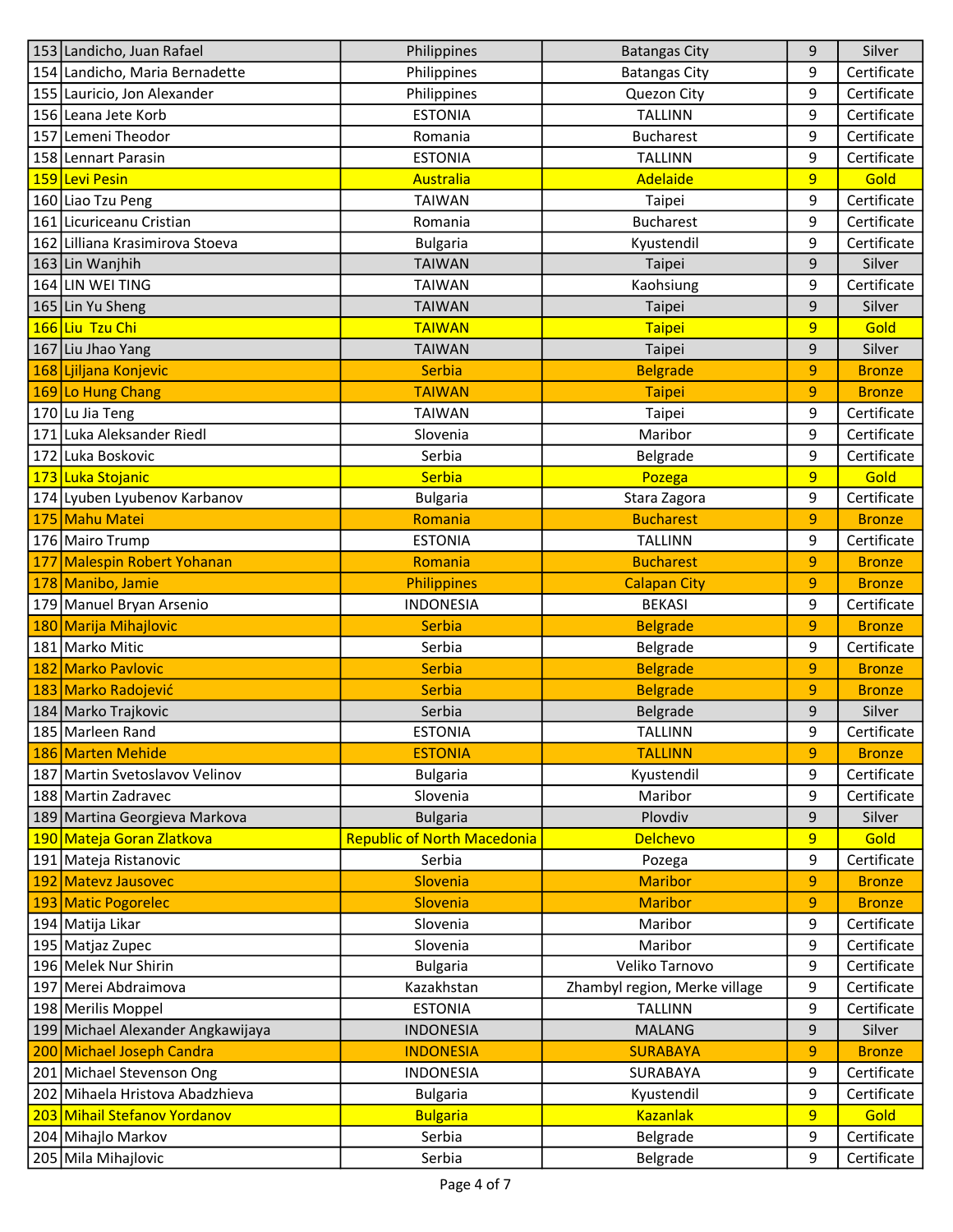|     | 206 Mila Milenic                   | <b>Serbia</b>                      | <b>Belgrade</b>               | 9              | <b>Bronze</b> |
|-----|------------------------------------|------------------------------------|-------------------------------|----------------|---------------|
|     | 207 Milena Dimitrova Popova        | <b>Bulgaria</b>                    | Varna                         | 9              | Certificate   |
|     | 208 Milica Vlaskalic               | <b>Serbia</b>                      | <b>Belgrade</b>               | 9              | <b>Bronze</b> |
|     | 209 Milinko Miletic                | Serbia                             | Pozega                        | 9              | Certificate   |
| 210 | Milivoje Tomica Milosavljevik      | <b>Republic of North Macedonia</b> | <b>Bogdanci</b>               | 9              | Gold          |
| 211 | Milos Ikodinovic                   | Serbia                             | Belgrade                      | 9              | Silver        |
|     | 212 Milos Krneta                   | Serbia                             | Belgrade                      | 9              | Certificate   |
|     | 213 Mina Mijatovic                 | Serbia                             | <b>Belgrade</b>               | 9              | Gold          |
|     | 214 Miran Vahan Maheryan           | <b>Bulgaria</b>                    | Vratsa                        | 9              | Silver        |
| 215 | Miras Bakirov                      | <b>Kazakhstan</b>                  | <b>Almaty</b>                 | 9              | <b>Bronze</b> |
|     | 216 Mojca Ravnik                   | Slovenia                           | Maribor                       | 9              | Certificate   |
| 217 | Motsnyy Timur                      | Russia                             | Elizovo                       | 9              | Certificate   |
|     | 218 Muhammad Ahsan Sariyadi        | <b>INDONESIA</b>                   | <b>BANDUNG</b>                | 9              | Certificate   |
|     | 219 Muhammad Ammar Nurfaza Sunaryo | <b>INDONESIA</b>                   | SAMARINDA                     | 9              | Certificate   |
|     | 220 Muhammad Ibaadi Ilmi           | <b>INDONESIA</b>                   | <b>MAKASSAR</b>               | 9              | Certificate   |
|     | 221 Muhammad Rifqi Ghassani        | <b>INDONESIA</b>                   | <b>BALIKPAPAN</b>             | 9              | Certificate   |
|     | 222 Muhammad Satryo Nugroho        | <b>INDONESIA</b>                   | <b>SIDOARJO</b>               | 9              | Certificate   |
|     | 223 NAMIA, JOYCE CHARISSA          | Philippines                        | Lipa City                     | 9              | Certificate   |
|     | 224 Nasywa Cettasyafiq             | <b>INDONESIA</b>                   | <b>MATARAM</b>                | 9              | Certificate   |
|     | 225 Natasa Kovacevic               | Serbia                             | Belgrade                      | 9              | Certificate   |
|     | 226 Nathan Matthew Lo              | Canada                             | Toronto                       | 9              | Certificate   |
| 227 | <b>NGUYEN NGOC DAT</b>             | <b>VIETNAM</b>                     | <b>HO CHI MINH</b>            | $\overline{9}$ | Gold          |
|     | <u>228 NGUYEN NGOC KHANH LINH</u>  | <b>VIETNAM</b>                     | <b>HO CHI MINH</b>            | $\overline{9}$ | Gold          |
|     | 229 NGUYEN SONG THIEN LONG         | <b>VIETNAM</b>                     | <b>BEN TRE</b>                | 9              | Certificate   |
|     | 230 NGUYEN TUAN DUONG              | <b>VIETNAM</b>                     | <b>HAI PHONG</b>              | $\overline{9}$ | Gold          |
|     | 231 Nikola Genadiev Emilov         | <b>Bulgaria</b>                    | Vidin                         | 9              | Silver        |
| 232 | Nikolay Evgeniev Nikolaev          | <b>Bulgaria</b>                    | Vidin                         | 9              | <b>Bronze</b> |
|     | 233 Nikolay Pehlivanov             | <b>Bulgaria</b>                    | Plovdiv                       | 9              | <b>Bronze</b> |
|     | 234 Nikolay Yordanov Georgiev      | <b>Bulgaria</b>                    | Silistra                      | 9              | Gold          |
|     | 235 Nikolina Gligoric              | Serbia                             | Belgrade                      | 9              | Certificate   |
|     | 236 Nina Cvijovic                  | <b>Serbia</b>                      | Pozega                        | 9              | <b>Bronze</b> |
|     | 237 Nizar Hassan Chamati           | <b>Bulgaria</b>                    | Sofia                         | 9              | Certificate   |
|     | 238 Novak Despotovic               | Serbia                             | Belgrade                      | 9              | Silver        |
|     | 239 Novelya Putri Ramadhani        | <b>INDONESIA</b>                   | <b>JAKARTA</b>                | 9              | Silver        |
|     | 240 Nurganym Bashikova             | Kazakhstan                         | Almaty                        | 9              | Certificate   |
|     | 241 Olivia Rahanta Lie             | <b>INDONESIA</b>                   | <b>BEKASI</b>                 | 9              | Certificate   |
|     | 242 Orazbek Shurenbaev             | Kazakhstan                         | Almaty                        | 9              | Certificate   |
|     | 243 Oskar Johannes Matt            | <b>ESTONIA</b>                     | <b>TALLINN</b>                | 9              | Certificate   |
|     | 244 Palomar, Wesley Gavin          | Philippines                        | Quezon City                   | 9              | Silver        |
|     | 245 Pauline Raharja                | <b>INDONESIA</b>                   | SURABAYA                      | 9              | Certificate   |
|     | 246 Pavlina Stojan Eftimova        | <b>Republic of North Macedonia</b> | <b>Strumica</b>               | 9              | Gold          |
|     | 247 Perizat Makhmud                | Kazakhstan                         | Zhambyl region, Merke village | 9              | Certificate   |
|     | 248 Petar Deyanov Hitrov           | <b>Bulgaria</b>                    | <b>Kazanlak</b>               | 9              | <b>Bronze</b> |
|     | 249 Petar Hristov Zhelev           | <b>Bulgaria</b>                    | Plovdiv                       | 9              | Certificate   |
|     | 250 Petar Ivanov Uzunov            | <b>Bulgaria</b>                    | Plovdiv                       | 9              | Silver        |
|     | 251 Petja Stanislavova Dimitrova   | <b>Bulgaria</b>                    | Vratsa                        | 9              | Certificate   |
|     | 252 Petyr Sergeev Stamatov         | <b>Bulgaria</b>                    | Kyustendil                    | 9              | Certificate   |
|     | 253 PHAM PHUONG NAM                | <b>VIETNAM</b>                     | HO CHI MINH                   | 9              | Certificate   |
|     | 254 Phoebe Setawidjaja             | <b>INDONESIA</b>                   | <b>BEKASI</b>                 | 9              | Certificate   |
|     | 255 Piret Pihl                     | <b>ESTONIA</b>                     | <b>TALLINN</b>                | 9              | Certificate   |
|     | 256 Plamen Boychev Zhelev          | <b>Bulgaria</b>                    | Stara Zagora                  | 9              | Certificate   |
|     | 257 Priceputu Vlad                 | Romania                            | <b>Bucharest</b>              | 9              | Certificate   |
|     | 258 Pritchin Mikhail               | Russia                             | Elizovo                       | 9              | Certificate   |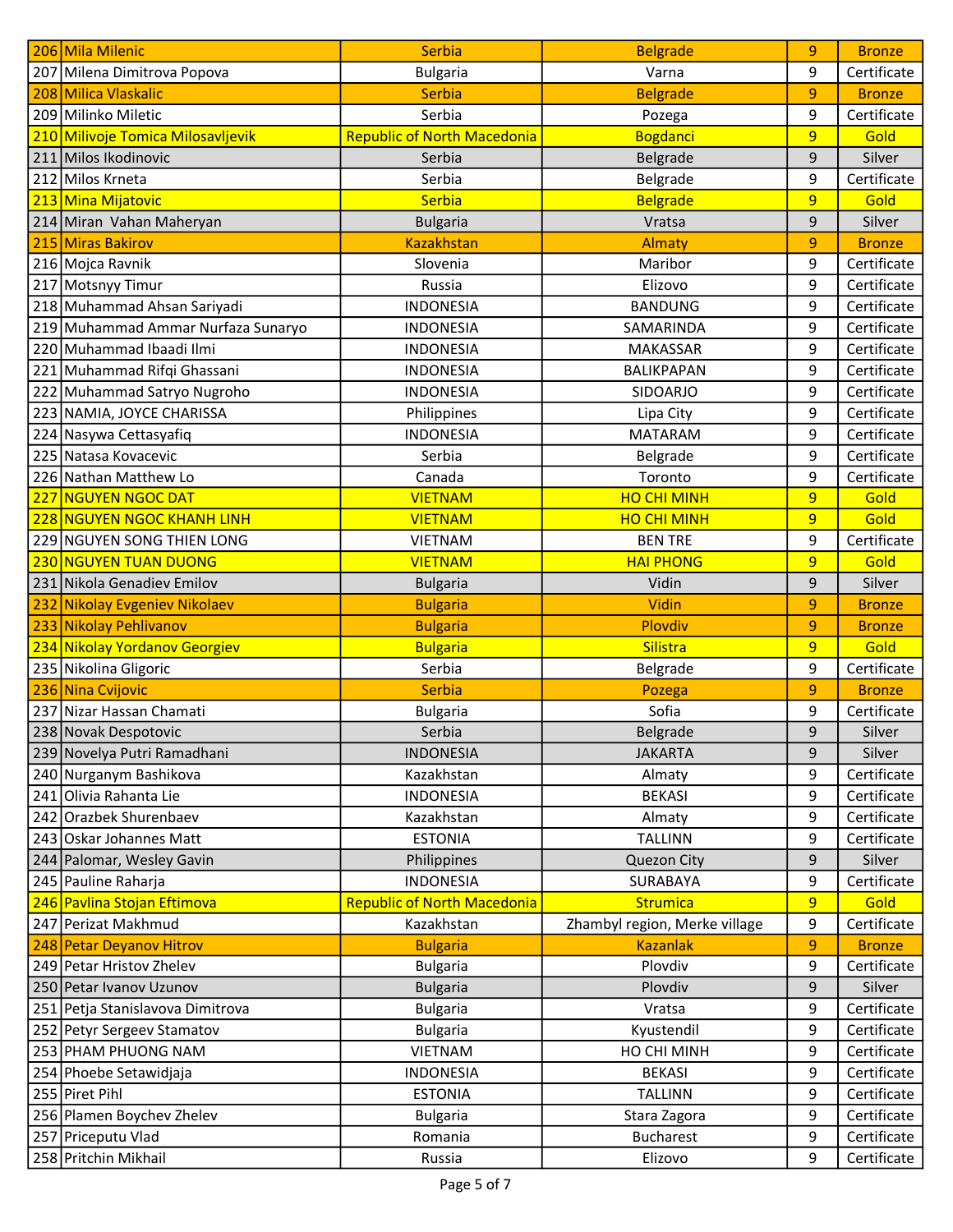|     | 259 Radoslav Tsvetlinov Popov                       | <b>Bulgaria</b>                    | Vidin                  | 9      | <b>Bronze</b> |
|-----|-----------------------------------------------------|------------------------------------|------------------------|--------|---------------|
|     | 260 Rafel Dzinun Muhammad                           | <b>INDONESIA</b>                   | LAMONGAN               | 9      | Certificate   |
| 261 | Ramazanzade Fidan                                   | Azerbaijan                         | <b>Baku</b>            | 9      | <b>Bronze</b> |
|     | 262 Rami Eid Hennawi                                | <b>Bulgaria</b>                    | Sofia                  | 9      | Silver        |
|     | 263 Rasmus Talts                                    | <b>ESTONIA</b>                     | <b>TALLINN</b>         | 9      | <b>Bronze</b> |
|     | <mark>264 Raya Ivova Shikova</mark>                 | <b>Bulgaria</b>                    | Gabrovo                | 9      | Gold          |
|     | 265 Robin Ricco Savipold                            | <b>ESTONIA</b>                     | <b>TALLINN</b>         | 9      | Certificate   |
|     | 266 Ronja Niine Lohmuste                            | <b>ESTONIA</b>                     | <b>TALLINN</b>         | 9      | Certificate   |
|     | 267 Ruslan Ismagulov                                | Kazakhstan                         | Almaty                 | 9      | Certificate   |
|     | 268 Rustia, Dominique Joy                           | Philippines                        | Quezon City            | 9      | Certificate   |
|     | 269 Ryota Lesmana                                   | <b>INDONESIA</b>                   | <b>SURABAYA</b>        | 9      | Silver        |
|     | 270 Salavat Ryssakov                                | Kazakhstan                         | Almaty                 | 9      | Certificate   |
|     | 271 Salman Chalil Al Farizzy                        | <b>INDONESIA</b>                   | SAMARINDA              | 9      | Certificate   |
|     | 272 Salvador, Erika Lynet                           | Philippines                        | Manila                 | 9      | Certificate   |
|     | 273 Sausan Naila Althaf                             | <b>INDONESIA</b>                   | <b>DEPOK</b>           | 9      | Certificate   |
|     | 274 Seinferth Thomas                                | Romania                            | <b>Bucharest</b>       | 9      | <b>Bronze</b> |
|     | 275 Selena Tokovic                                  | Serbia                             | Belgrade               | 9      | Certificate   |
|     | 276 Sherissa Amy Rahmania                           | <b>INDONESIA</b>                   | <b>JAKARTA SELATAN</b> | 9      | Certificate   |
| 277 | SIA, Benn Jethro                                    | Philippines                        | Cagayan de Oro City    | 9      | <b>Bronze</b> |
|     | 278 Simeon Svetoslavov Stavrev                      | <b>Bulgaria</b>                    | Sofia                  | 9      | Certificate   |
|     | 279 Simona Atanasova Davarska                       | <b>Bulgaria</b>                    | Sofia                  | 9      | Certificate   |
|     | 280 Simona Stefanova Stojneva                       | <b>Bulgaria</b>                    | Vratsa                 | 9      | Certificate   |
|     | 281 Slav Slavchev Slavov                            | <b>Bulgaria</b>                    | Vidin                  | 9      | Certificate   |
| 282 | Slobodanka Magda Cholakova                          | <b>Republic of North Macedonia</b> | <b>Strumica</b>        | 9      | <b>Bronze</b> |
|     | 283 Sofija Cebasek                                  | <b>Serbia</b>                      | <b>Belgrade</b>        | 9      | <b>Bronze</b> |
|     | 284 Sofija Toni Miteva                              | Republic of North Macedonia        | Strumica               | 9      | Certificate   |
|     | 285 Stefan Shrestha                                 | Serbia                             | Belgrade               | 9      | Silver        |
|     | 286 Stefani Tome Stojanova                          | Republic of North Macedonia        | Strumica               | 9      | Silver        |
| 287 | Stela Biserova Bineva                               | <b>Bulgaria</b>                    | <b>Haskovo</b>         | 9      | <b>Bronze</b> |
|     | 288 Stevan Bjelic                                   | Serbia                             | Pozega                 | 9      | Certificate   |
|     | 289 Stevan Marinkovic                               | <b>Serbia</b>                      | <b>Belgrade</b>        | 9      | <b>Bronze</b> |
|     | 290 Steve Wilson Koesasih                           | <b>INDONESIA</b>                   | SURABAYA               | 9      | Silver        |
|     | 291 Steven Hansel                                   | <b>INDONESIA</b>                   | <b>KOTA MADIUN</b>     | 9      | Certificate   |
|     | 292 Stoyan Stoyanov Georgiev                        | <b>Bulgaria</b>                    | Dimitrovgrad           | 9      | Certificate   |
|     | 293 Stratimira Stratimirova Boyanova                | <b>Bulgaria</b>                    | Kyustendil             | 9      | Certificate   |
|     | 294 Sun Tsai Yen                                    | <b>TAIWAN</b>                      | <b>Taipei</b>          | 9      | Gold          |
|     | 295 Svetoslav Georgiev Razvigorov                   | <b>Bulgaria</b>                    | Sofia                  | 9      | Certificate   |
|     |                                                     |                                    | <b>Sofia</b>           |        | <b>Bronze</b> |
|     | 296 Svetoslav Spasov Ivanov                         | <b>Bulgaria</b>                    | Manila                 | 9<br>9 |               |
| 297 | Sy, Albert Eiji                                     | Philippines                        |                        |        | Certificate   |
|     | 298 Taavo Lippus<br>299 Tamerha Juiletta Putri Aden | <b>ESTONIA</b>                     | <b>TALLINN</b>         | 9      | Certificate   |
|     |                                                     | <b>INDONESIA</b>                   | <b>SURABAYA</b>        | 9      | <b>Bronze</b> |
|     | 300 Tan, Cassidy Kyler                              | <b>Philippines</b>                 | <b>Quezon City</b>     | 9      | Gold          |
|     | 301 Tan, Jerome Samuel                              | Philippines                        | Makati City            | 9      | Certificate   |
|     | 302 Tang, Keean Nathaniel                           | Philippines                        | <b>Quezon City</b>     | 9      | Gold          |
|     | 303 Tejereso, Adamsso                               | Philippines                        | Cabatuan, Iloilo       | 9      | Certificate   |
|     | 304 Teodor Kirilov Dimitrov                         | <b>Bulgaria</b>                    | Sofia                  | 9      | Certificate   |
|     | 305 Teodor Valeriev Vitanov                         | <b>Bulgaria</b>                    | Vidin                  | 9      | Certificate   |
|     | 306 Teya Plamenova Chobanova                        | <b>Bulgaria</b>                    | <b>Ruse</b>            | 9      | <b>Bronze</b> |
|     | 307 Thomas Zamin                                    | Canada                             | Toronto                | 9      | Certificate   |
|     | 308 Tian Strmsek                                    | Slovenia                           | Maribor                | 9      | Certificate   |
|     | 309 Tiongson, Ethan Lestat                          | Philippines                        | <b>Batangas City</b>   | 9      | Certificate   |
|     | 310 Todor Yordanov Zaprev                           | <b>Bulgaria</b>                    | Blagoevgrad            | 9      | Certificate   |
|     | 311 Tomaz Kozelj                                    | Slovenia                           | Maribor                | 9      | Certificate   |